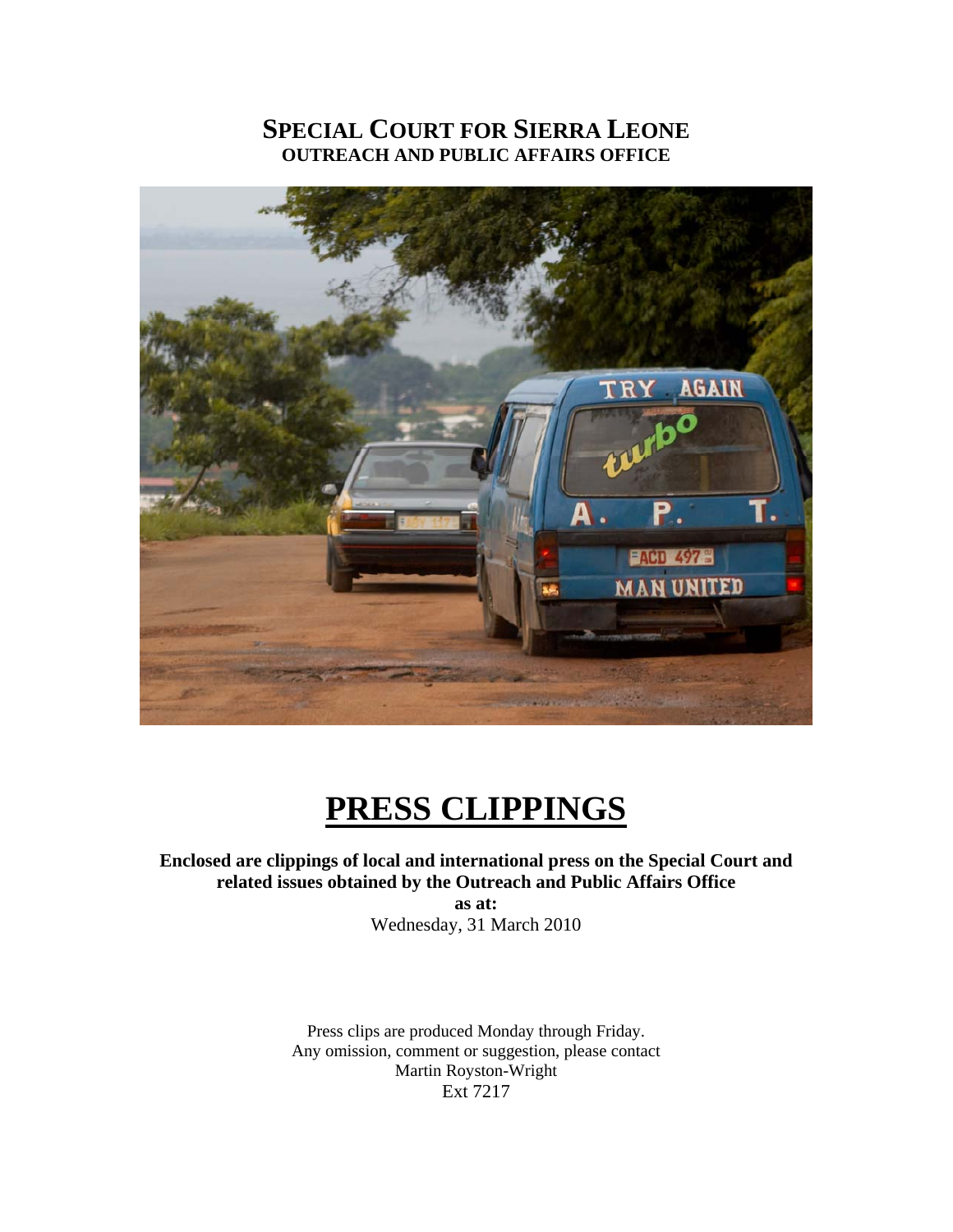| <b>Local News</b>                                                                      |             |
|----------------------------------------------------------------------------------------|-------------|
| 'Reconciliation Should Be Sierra Leone Driven' / Awoko                                 | Page 3      |
| <b>International News</b>                                                              |             |
| Charles Taylor Did Not Send Traditional Herbalists/ Charlestaylortrial.org             | Page 4      |
| Report from The Hague / BBC World Service Trust                                        | Page 5      |
| Taylor War Crimes Trial Moves to Hariri Tribunal / Radio Netherlands                   | Page 6      |
| UNMIL Public Information Office Media Summary / UNMIL                                  | Pages 7-11  |
| Frenchman Leads Drive to Prosecute Perpetrators of Rwandan Genocide / Voice of America | Page 12     |
| International Criminal Court launches YouTube Channel / International Criminal Court   | Page 13     |
| Serbian Parliament Adopts Landmark Srebrenica Apology / Associated Press               | Pages 14-15 |
| Asians are Under-Represented at ICC / Newstraittimes                                   | Page 16     |

2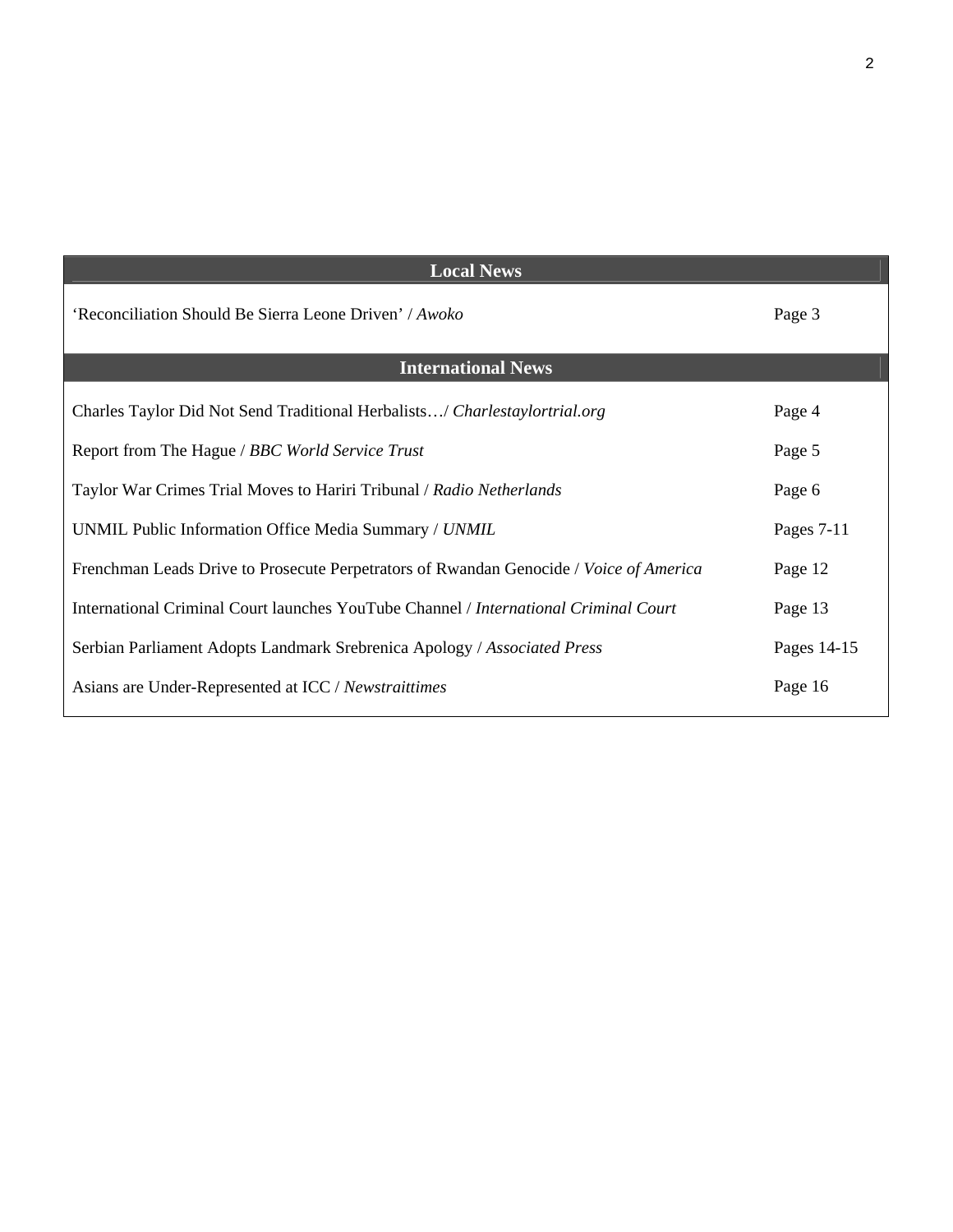# iliation should be Sierra Leone driven"- US Chief of Missio

**By Ishmael Bayoh** 

The Deputy Chief of Mission of the United States Embassy, Glenn Fedzer has called on Sierra Leoneans to lead the reconciliation process and take ownership of it.

Glenn Fedzer was yesterday speaking at the launch of the second report of Fambul Tok at their headquarters at Robert Street where he also said the reconciliation process should also be driven from within Sierra Leonean, communities and not to be allowed to be driven from outside. He thus recognized that there should both be an external and

internal change for peace to prevail and for communities to prosper. He however noted that until communities and the people realize that they should work together, total peace will be far achieved and went on to explain that the United States has given support to the TRC, the Special Court being few of the areas they have supported since the end of the war. Both Paramount Chiefs, Alfred Ndowama Banya of Kargboro Chiefdom and Cyril Foray Gondor of Upper Bambara, Kailahun District explained progress made in reconciling war victims in their Districts, Kono, Moyamba and Koinadugu. PC. Cyril Foray recounted

March 23, 1991 when the war started and wished the day would be recognized as a public holiday. He pointed out that the TRC report should not only be based or implemented in Freetown, but should be implemented in all areas of the country.

Explaining as part of the series of reconciliation methods held by Fambul Tok, the Paramount Chief said confessing, forgiveness, trauma healing, identifying the perpetrators and victims were extensively used. He therefore appealed to donors and the government not to neglect the activities of Fambul Tok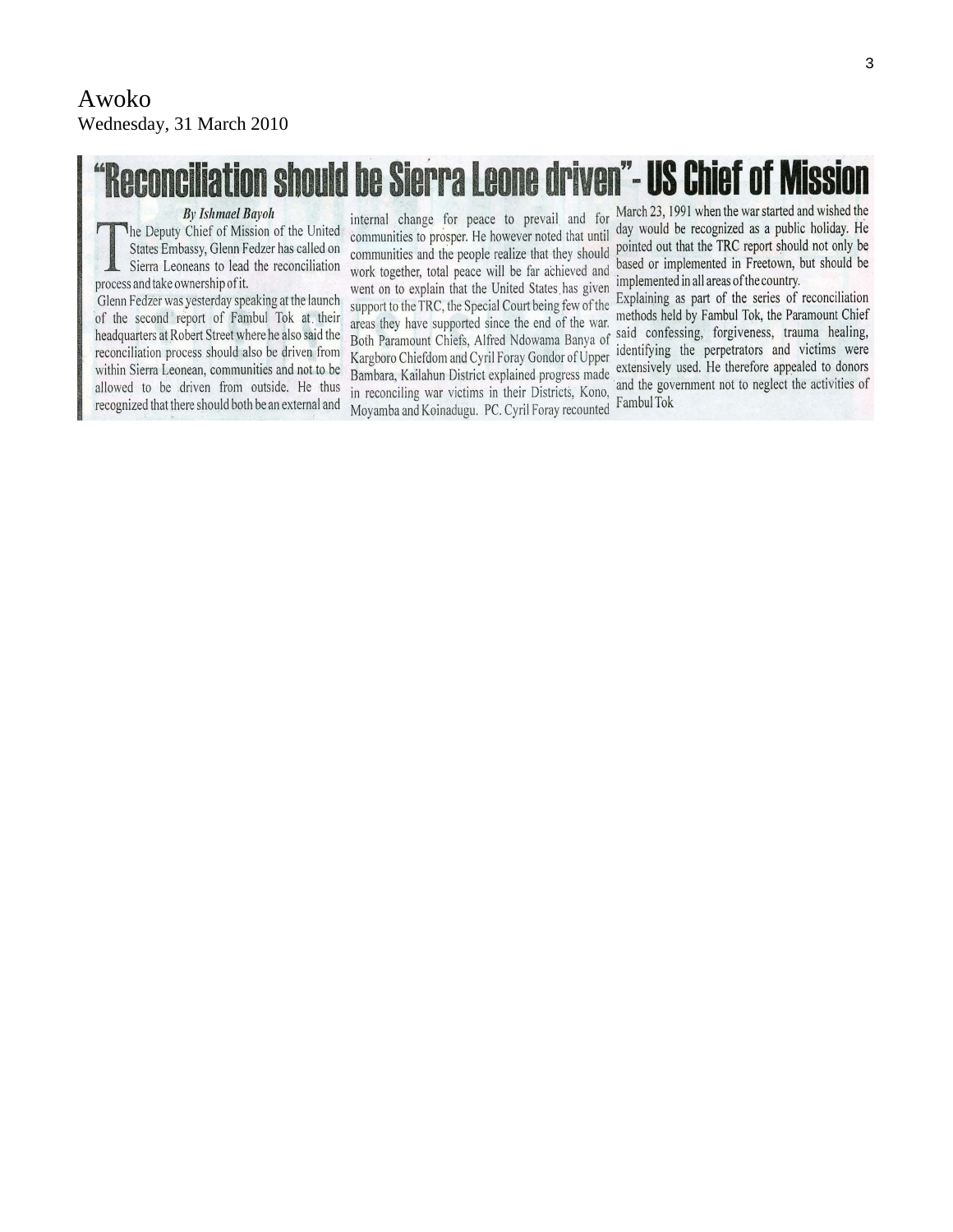# Charlestaylortrial.org (The Hague) Tuesday, 30 March 2010

# **Sierra Leone: Charles Taylor Did Not Send Traditional Herbalists To Prevent RUF Rebels From Bullets, Defense Witness Says**

Alpha Sesay

Today's defense witness denied knowledge of Charles Taylor's alleged involvement in sending Liberian traditional herbalists – or "juju" men –to Sierra Leone to perform ceremonies for rebel forces to protect them from enemy bullets. The former Liberian president is on trial at the Special Court for Sierra Leone for allegedly supporting rebel forces in neighboring Sierra Leone during its brutal 11-year conflict.

John Vincent — a former Training Commandant for Sierra Leone's Revolutionary United Front (RUF) rebels – was responding to claims by a prosecution witness about Mr. Taylor's role in relation to the "juju" men. In 2008, former RUF radio operator Alice Pyne said she was present when the Liberian herbalists arrived in Sierra Leone and that she was part of the RUF rebels who participated in the ceremony. Ms. Pyne also said she had spoken with one of the herbalists who had told her they were sent by Mr. Taylor from Liberia.

Mr. Vincent said he had heard of the RUF using herbalists to protect their fighters from bullets, but did not know or hear about the group Ms. Pyne spoke of.

"More specifically Mr. Vincent, did you ever hear of Charles Taylor sending herbalists to the RUF to use to protect their fighters?" defense counsel Morris Anyah asked the witness.

"No," the witness said, emphatically.

In cross-examination today, the witness recounted his days as a trainee for the RUF at Camp Nama in Liberia. He said RUF leader Foday Sankoh only told the RUF rebels his real name when they entered Sierra Leone in March 1991. At Camp Nama, he only knew the RUF leader as Pa Morlai or God Father.

"It would make sense, doesn't it to you, that Foday Sankoh, being supported by Charles Taylor in NPFL territory, that Charles Taylor would want to hide his support for the Sierra Leone dissident from the government of Sierra Leone for as long as possible. That's why Foday Sankoh didn't use his name…isn't that true?" Mr. Koumjian asked the witness.

"I did not have such an idea," the witness responded.

Mr. Taylor also today gave permission for trials to proceed in his absence tomorrow as he will stay in his cell celebrating the Jewish Passover holiday. Mr. Taylor, who was a Baptist while in Liberia has converted to Judaism since his relocation to The Hague to face trial for his alleged role in supporting RUF rebels in Sierra Leone who committed serious international crimes. This week, Jews around the world will celebrate the Passover holiday, an event that commemorates the deliverance of the ancient Hebrews from slavery in Egypt.

Mr. Vincent's cross-examination will continue tomorrow.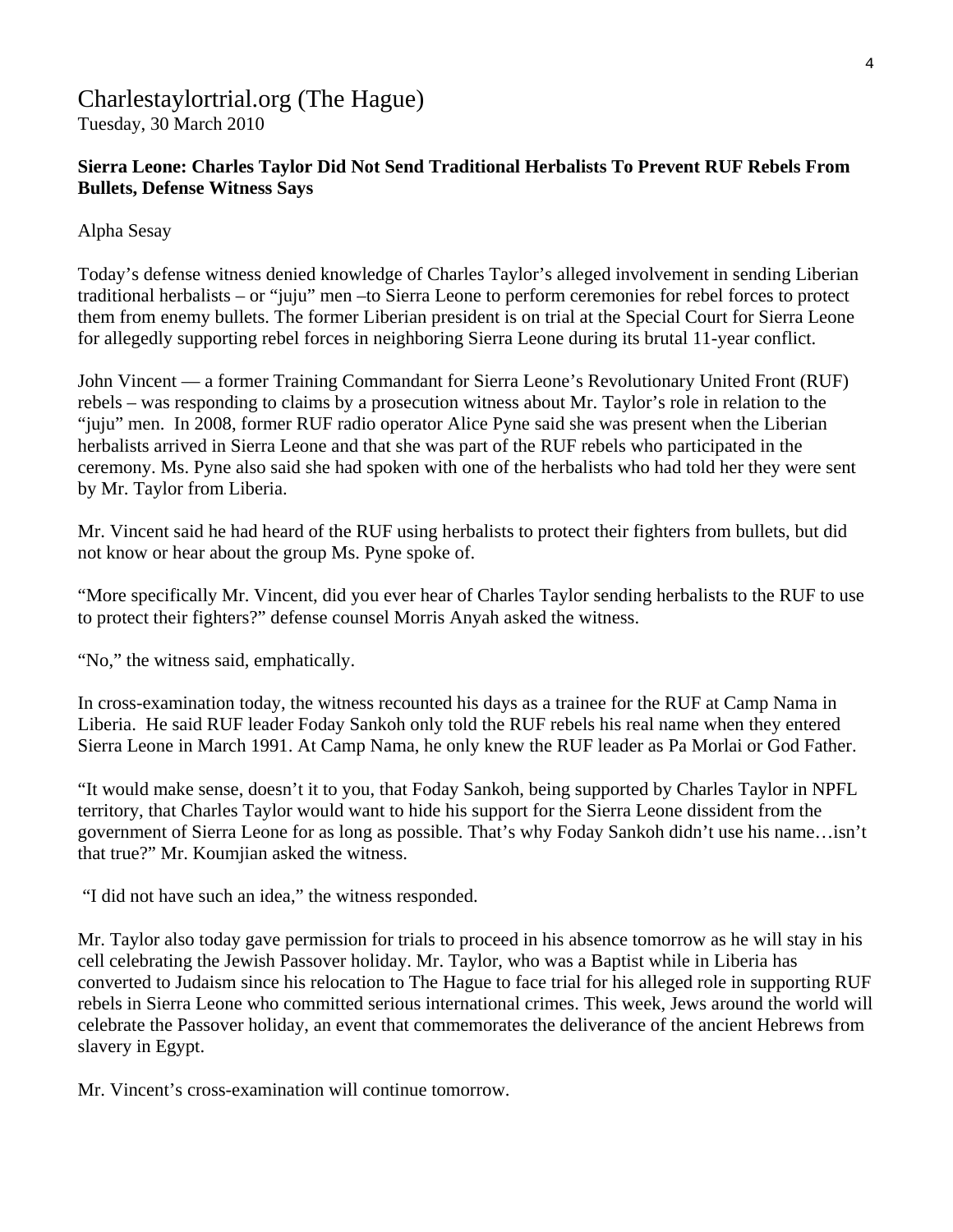# **B B C WORLD SERVICE TRUST**

Tuesday, 30 March 2010

# John Kollie

#### NEWS ITEM-Report from The Hague

*As Jews around the world celebrate the Passover Holiday this week, Former Liberian President, Charles Taylor who is now a Jew has waived his right to be present at his trial on Wednesday. A Prosecution Witness in 2008 accused Former Liberian President, Charles Taylor of sending Liberian Juju men to the RUF to protect them against bullets. But the Former RUF Training Combatant, John Vincent testifying in Mr. Taylor's defence denied the testimonies of the Prosecution Witness as he ends his direct examination. John Kollie has this transcribed report from The Hague…* 

Mr. Taylor's war crimes trial will proceed on Wednesday in his absence. He will join Jews around the world to celebrate the Passover. The Passover is a Jewish holiday that commemorates the deliverance of the ancient Hebrews from slavery in Egypt.

Before his conversion to Judaism, Mr. Taylor was a Baptist Deacon in Liberia. Meanwhile a Prosecution Witness, identified as Alice Pyne told the court in 2008, that Mr. Taylor sent a group of Juju men to the RUF to mark their fighters against bullets.

On cross-examination, Mr. Vincent said Former RUF Leader, Foday Sankoh did not disclose his real name to RUF Trainees at Camp Naama.

But Defence witness John Vincent denies and rather says Mr. Sankoh told the trainees that his name was Pa Morla or god-father. The Defence Witness also told the court that their training base at Camp Naama was code named Sokoto, the name of a Nigerian Military base.

He said Foday Sankoh told the RUF fighters his real name after they entered Sierra Leone on March 22, 1991.

Prosecution Lawyer, Nicholas Kumjian wondered why Foday Sankoh kept his real name secret. Mr. Vincent cross-examination continues on Wednesday.

# **B B C** WORLD SERVICE TRUST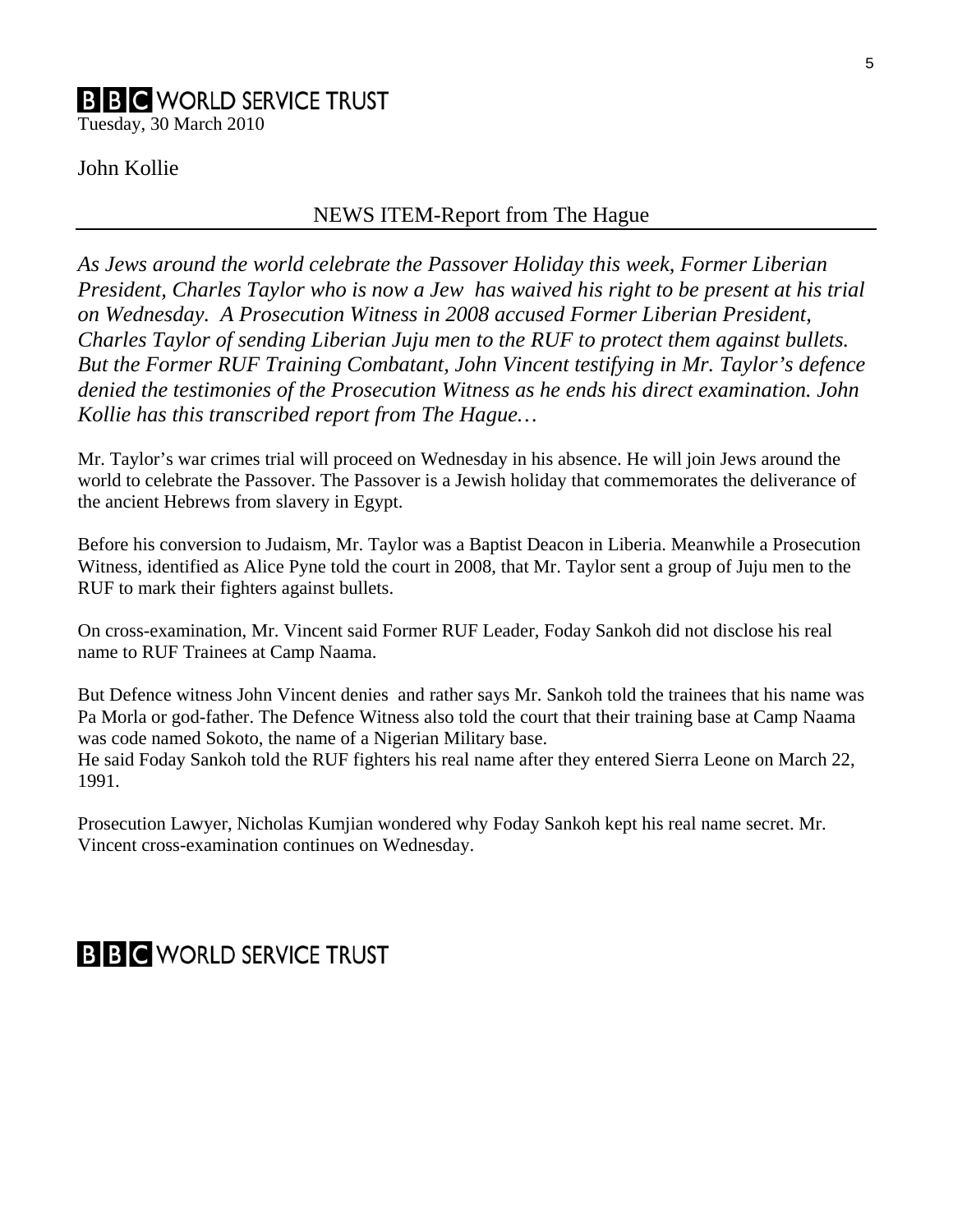### Radio Netherlands Wednesday, 31 March 2010

# **Taylor war crimes trial moves to Hariri tribunal**

#### By International Justice Desk



#### *[The H](http://www.rnw.nl/international-justice/users/international-justice-desk)ague, Netherlands*

Charles Taylor's trial at the International Criminal Court (ICC) in The Hague may move to the Hariri Tribunal in a nearby town due to lack of space at the ICC, court sources said**.**

Former Liberian president

Taylor is currently being tried by the Special Court of Sierra Leone (SCSL), which originally started in Sierra Leone's Freetown. However, in 2006 the Unite Nations decided to move the trial to the Netherlands for security reasons. At that time, the ICC had court rooms available since no trials were held there.

As in July the case former Congolese vice-president Jean-Pierre Bemba Gombo will start at the ICC, the Court will need all its three court rooms. This means that there will be no space for the Taylor trial.

Taylor's case is likely to move to the Special Tribunal for Lebanon (STL) - also known as the Hariri Tribunal - in Leidschendam.

The STL, formed by the UN in 2007, is the first international tribunal to investigate terrorism. It focuses on the attack of 14th February 2005 that killed Lebanese Prime Minister Rafiq Hariri and 22 others. Until now, however, the STL has not made any formal indictments.

Charles Ghankay Taylor is accused of eleven counts of war crimes and crimes against humanity. He was president of Liberia from 1997 until 2003, but stands trial for accusations of supporting Sierra Leonean rebels, specifically the Revolutionary United Front (RUF), during the country's bloody civil war.

Taylor was transferred to the SCSL in 2006. He is the second former head of state to be tried before an international criminal tribunal after Serbia's Slobodan Milosevic. The former Liberian president says he has been a peacemaker instead of a war criminal.

The SCSL was set up jointly by the Government of Sierra Leone and the UN in 2002 and is mandated to try those who bear "greatest responsibility" for atrocities committed Sierra Leone's civil war between 1991 and 2002.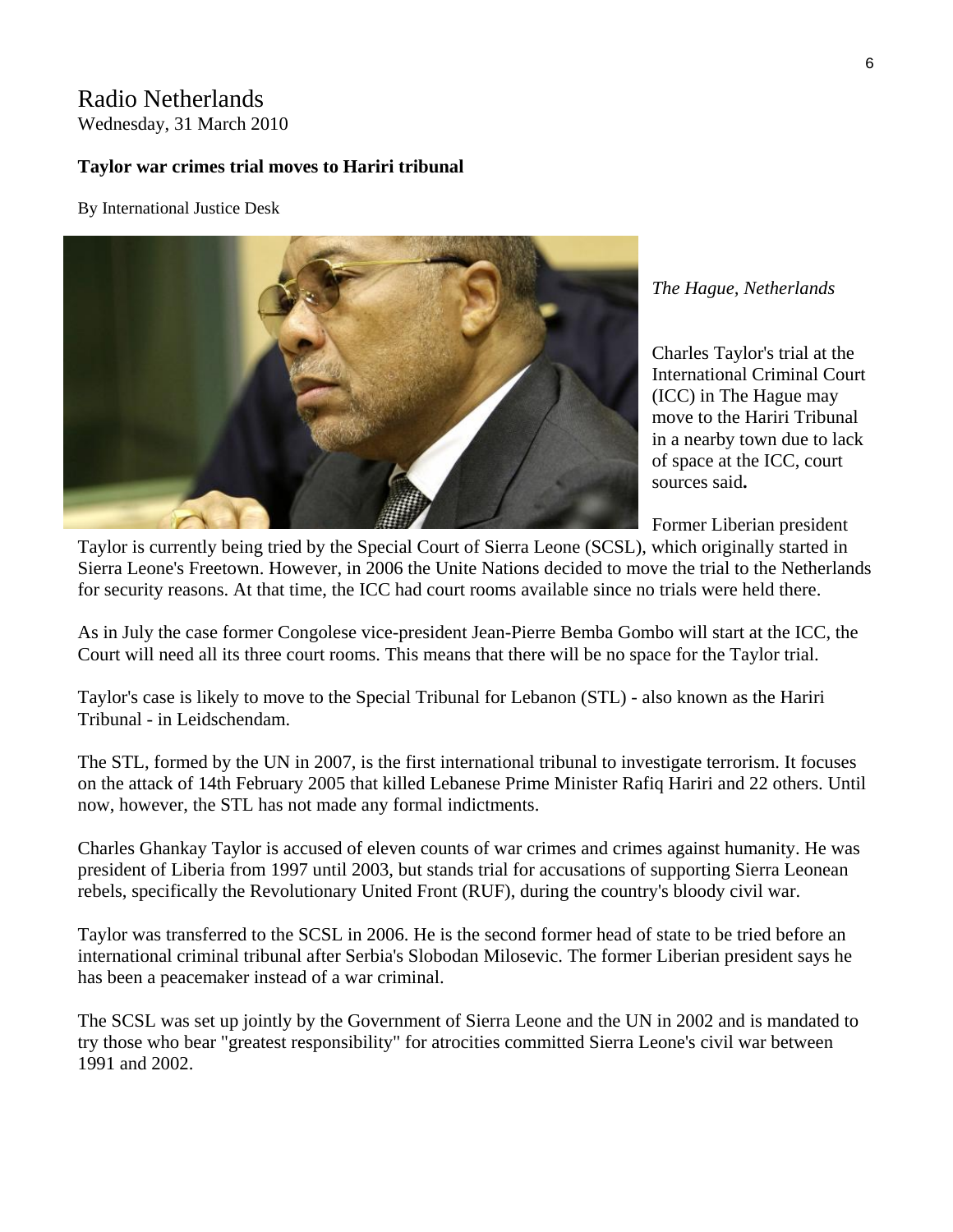

United Nations Mission in Liberia (UNMIL)

# **UNMIL Public Information Office Media Summary 30 March 2010**

*[The media summaries and press clips do not necessarily represent the views of UNMIL.]* 

# **International Clips on Liberia**

# **Ritualistic Killings in Liberia's Southeastern Maryland County**

By James Butty | Washington, DC 30 March 2010

#### **VOA**

There are reports of a resurgent of ritualistic killings in Liberia's southeastern Maryland County region. About 18 people have been arrested in the provincial city of Harper, including a top government official in the region. Maryland County is notorious for these types of murders. Justice Minister Christiana Tah, who has just returned from the region, said President Ellen Johnson Sirleaf was concerned about the peace and tranquility of the region. "We have reports of the disappearance of individuals in the last month; we've had reports of two individuals disappearing – a 19 year-old boy and then a young girl whose age is underdetermined disappeared. In both cases we have not seen any bodies. There's no evidence that they have been killed. They just simply disappeared," she said. But Tah said President Sirleaf dispatched her and the internal affairs minister to the region because the residents there were becoming very anxious and tension was building in the region. She said adding to the tension in the region was the fact that a witch doctor provided the list from which the 18 suspects were arrested. "We had 18 persons arrested based on a list that had been produced by a traditional doctor upon which a warrant was obtained to search the homes of these suspects. This also is not consistent with our laws," Tah said.

# **International Clips on West Africa Ivory Coast**

# **Ivory Coast remembers stadium disaster; injured say they haven't received compensation**

#### [http://www.metronews.ca/toronto/sports/article/490272](http://www.metronews.ca/toronto/sports/article/490272--ivory-coast-remembers-stadium-disaster-injured-say-they-haven-t-received-compensation)--ivory-coast-remembers-stadium-disaster-injured-say-they**haven‐t‐received‐[compensation](http://www.metronews.ca/toronto/sports/article/490272--ivory-coast-remembers-stadium-disaster-injured-say-they-haven-t-received-compensation)**

People injured in a fatal stadium stampede in the Ivory Coast gathered on its one-year anniversary Monday to commemorate the tragedy, but say they still haven't received compensation donated by FIFA. Nearly 30 Christian and Muslim leaders led the ceremony outside Abidjan's Felix Houphouet-Boigny Stadium, where 22 people were killed and 130 injured on March 29, 2009, before a World Cup qualifier against Malawi. Ivorian Football Federation (FIF) president Jacques Anouma laid a wreath at Gate 23, where the tragedy occurred. "We've taken every precaution to see that this type of event will never happen again," Anouma said. He also unveiled a plaque above the gate featuring the words "In memory of the victims of 29 March 2009". After the ceremony, dozens of those injured - as well as relatives of the dead - protested that \$93,000 donated by FIFA had not been redistributed by the Ivory Coast government. "We've been promised compensation, but now it's been a year and we still don't know if, when and how much we'll receive," said Tairou Ouattara, a member of the parents of victims association. FIFA fined the FIF \$46,800 last July and donated money to support the families of victims.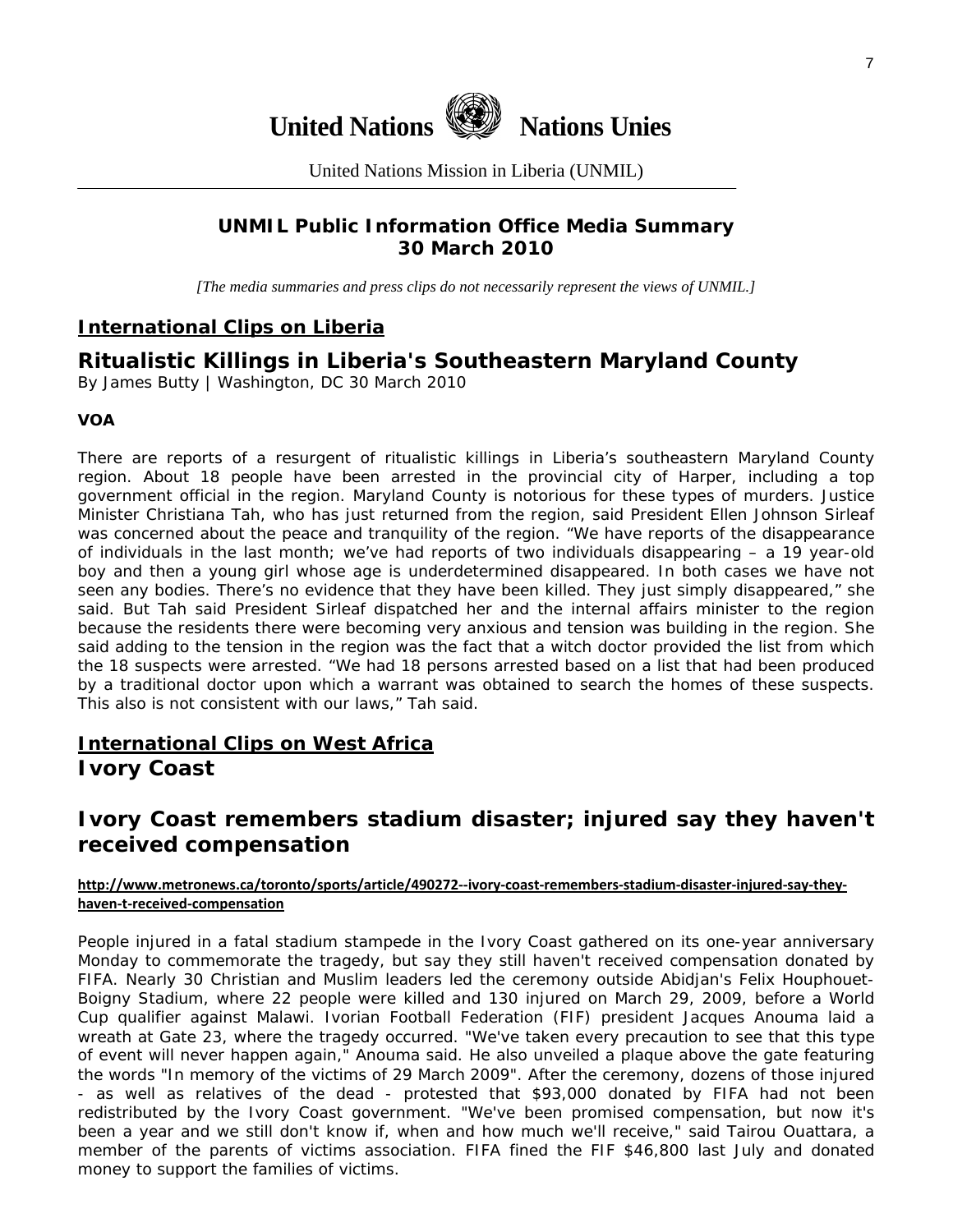# **Sierra Leone**

# **Lagan lands £8m contract to redevelop Sierra Leone airport**

#### [http://www.belfasttelegraph.co.uk/business/business](http://www.belfasttelegraph.co.uk/business/business-news/lagan-lands-pound8m-contract-to-redevelop-sierra-leone-airport-14747622.html)-news/lagan-lands-pound8m-contract-to-redevelop-sierra-leone**airport‐[14747622.html](http://www.belfasttelegraph.co.uk/business/business-news/lagan-lands-pound8m-contract-to-redevelop-sierra-leone-airport-14747622.html)**

A Northern Ireland company has won an £8m contract starting next month to redevelop an airport in Sierra Leone. Lagan Construction will carry out a complete refurbishment of the airside infrastructure of Freetown Lungi International Airport, which was previously a UK Royal Air Force station. The airport handles most international and domestic flights in and out of Sierra Leone. Lagan's international division will deliver the project, which it said would entail resurfacing the main bituminous runway, and widening turning loops and Charlie and Delta taxiway accesses, by reconstruction and reprofiling the existing bituminous shoulders. Aircraft holding positions will be relocated and new runway hold signs and markings provided. Lagan was awarded the contract by the Government of Sierra Leone, part-funded by the World Bank. Work is due to start next month and will continue until January. The project is Lagan's first in Africa. The company said it marked an early success in the expansion of its operations into the African sub-continent. Lagan Construction specialises in airport revamps. It is carrying out a £105m scheme at the new Benazir Bhutto International Airport at Islamabad, Pakistan, as well as projects at Bermuda International Airport, Heathrow Terminal Five, Aberdeen Airport, London Luton Airport and the new Newquay Cornwall Airport.

#### **Local Media – Newspaper**

**Oranto To drill US\$50 Million Well** 

[Daily Observer]

- Oranto Petroleum Limited, a UK-based oil company, plans to embark on the drilling of its first well next year at a cost of US\$50 million.
- The company was the first to "complete the very crucial 3D seismic data acquisition, processing and interpretation at a cost of US\$25 million," a release from the company's said.
- The company's release also rubbished a media report carried in an article published in a local newspaper, entitled: "Bribes, Deals, Audit Reveals at NOCAL."
- The article alleged that lobbying fees had been paid as bribe for the ratification of the Petroleum Production Sharing Contracts of Oranto Petroleum Limited and another contractor.

#### **Economy Slumps, Decline In Many Sectors: CBL**

[New Democrat]

- The Central Bank of Liberia (CBL) has reported a decline in key economic activities, including shipping, manufacturing and mining.
- The CBL in its Third Quarterly Report for 2009, revealed that the country's industrial sector has been unproductive and that it has not impacted the country's economy growth.
- "The industrial sector has not made any significant contribution to the growth of the economy," the CBL declared.
- The CBL made the revelation despite the International Monetary Fund and World Bank's forecasts signalling growth in the Liberian economy.

#### **Ghanaian Pathologist Testifies In Keith Jubah Murder Trial**

[The Informer]

- The fourth witness in the ongoing murder trial of the former Chairman of the Public Procurement and Concessions Commission (PPCC), Keith Jubah, Monday took the witness stand to testify in favor of the prosecution.
- In his testimony, Dr. Edwin Wiredu, a professor at the University of Ghana told Criminal Court 'A' that his work on the body of the deceased showed that he died due to injury that he received during the incident.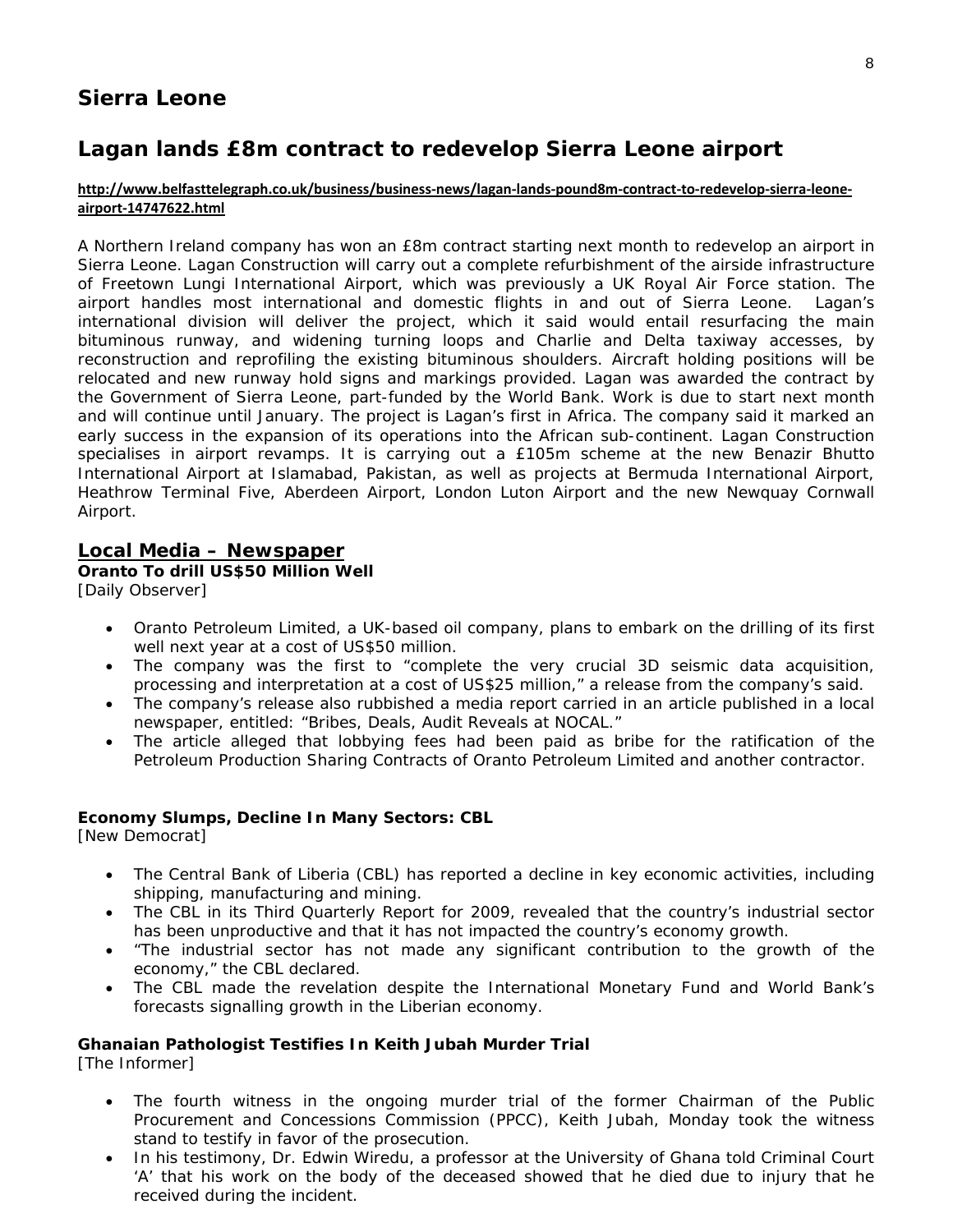• Dr. Wiredu, a pathologist consultant asserted that he retrieved four pellets from the body of the deceased during the conduct of his autopsy, thus pro0ving that Mr. Jubah was shut and killed

#### **SAMFU, FAO Launch Forest Connect In Liberia**

[The Inquirer]

- Save My Future Foundation (SAMFU) has launched Forest Connect (FC) Liberia, a component of the community-based enterprise development initiated by the United Nations Food and Agriculture Organization (FAO).
- Forest Connect is an alliance dedicated to action learning in support of small medium forest enterprises.
- At the launch of the project Friday in Monrovia, FC focal person, Robert Nyahn said forest people around the world are faced with the problems of marginalization in the decisionmaking process about their enterprises.
- Mr. Nyahn classified the four interlinked issues as inappropriate laws and policies; locally weak institutional relationships without sufficient clout to influence the laws and policies and the isolation of the poor from supportive infrastructure and services.
- The project in Liberia will conduct diagnostic study of small medium forest enterprises and their associates, conduct survey of service providers, set up FC steering committee, host forum for sharing information and conduct a detailed analysis of small forest enterprise policies in the country.

#### **World Bank Announces New Budgetary Support To Liberia**

[The Informer, The News, National Chronicle, The Inquirer]

- The World Bank has announced it will provide direct budgetary support to Liberia's next fiscal budget.
- World Bank Vice President for the Africa Region said the direct budgetary support will be in the tune of US\$11 million.
- According to Ms. Obiageli Ezekwesili, the World Bank has also raised additional funding for its portfolio in Liberia.
- Ms. Ezekwesili said the bank has identified US\$32 million under its crisis response window to finance additional projects in the Country.
- She disclosed the bank is providing US\$16 million for youth employment programme and the completion of the Cotton Tree-Buchanan Road, which will total about US\$40 million.
- The World Bank Vice President for the Africa Region also announced that the bank will make available US\$2 million to the Monrovia City Corporation for its sanitation and solid waste programme.
- The World Bank official spoke after a meeting with President Ellen Johnson Sirleaf Monday.
- President Sirleaf in a brief statement commended the bank for its continuing support to Liberia's reconstruction.
- President Sirleaf said government was gratified for the level of technical assistance the bank was providing including its support to debt reduction and employment.

#### **LACC Boss Says Corruption Remains A Challenge**

[Daily Observer, The News, The Inquirer]

- The Executive Chairperson of the Liberia Anti-Corruption Commission (LACC) says corruption remains a serious crime and a challenge that undermines economic development.
- Cllr. Frances Johnson Morris believes corruption also undermines poverty alleviation, democratic governance, and framework of justice and the rule of law.
- Cllr. Morris speaking at an interactive forum with students and faculty of the D. Twe High School in the Borough of New Kru Town.
- She spoke against the acceptance of resignation from public officials accused of corruption without being investigated.

#### **Star Radio** *(News monitored today at 09:00 am)* **Vice President Boakai Says Education Remains Key Pillar**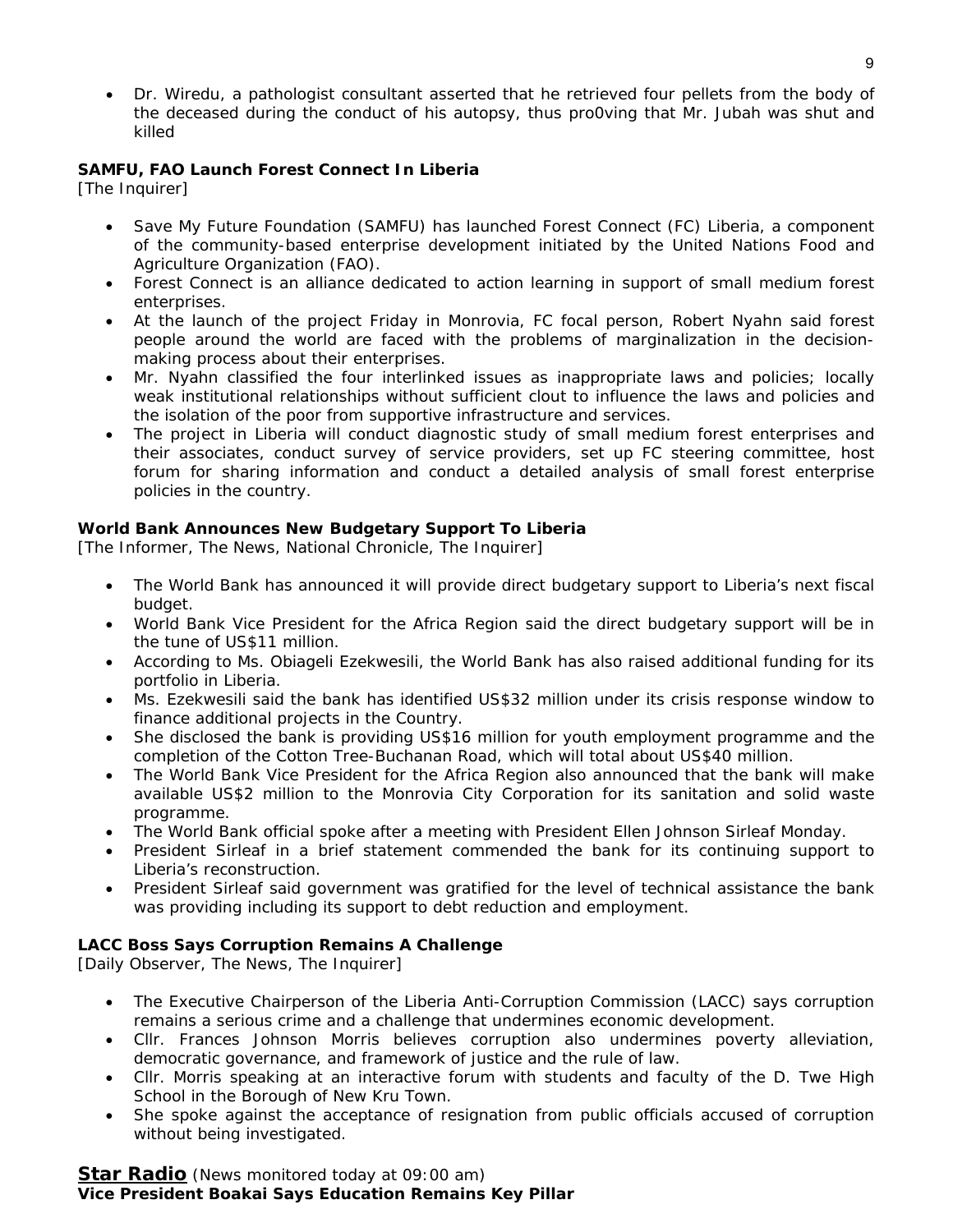- Vice President, Joseph Boakai says education remains the key pillar of government's programmes in the Country.
- Vice President Boakai said government will do everything possible to support the education sector to make it more viable and functional.
- According to him, without education there will be no progress in the Country.
- The Vice President spoke at a dinner in honor of the West African Examination Council delegation to the WAEC's 58th Annual conference held in Monrovia.

#### **Senate Holds Confirmation Hearing For Four Assistant Justice Ministers-designate**

- A confirmation hearing has taken place at the Senate for four Presidential nominees due to possibly take up assignments at the Justice Ministry.
- The Senate Committee on Judiciary, Claims, Petitions and Human Rights conducted the hearing for the four assistant ministers designate.
- They include Abraham Fahnbulleh, Assistant Minister-designate for Codification; Assatu Bah Kenneh, Assistant Minister-designate for Public Safety; Emma Wuor, Assistant Ministerdesignate for Rehabilitation and Corrections; and Adella Cooper, Assistant Minister-designate for Economic Affairs.
- During the hearing Monday, all of the nominees promised to perform their respective duties with diligence if confirm by the Senate.

*(Also reported Truth FM, Sky FM, and ELBC)*

#### **Lawmaker Unveils Plans For Commercial Court In Liberia**

- A member of the House Committee on Banking and Currency says plans are underway for the establishment of a Commercial Court in Liberia.
- Representative Regina Sokan Teah said the Court when established would try business people and creditors.
- Representative Teah believes the establishment of the Court was necessary because it would help make the business atmosphere conducive in Liberia.
- The Montserrado lawmaker observed there are a lot of challenges in the business sector with some creditors failing to pay debt.

#### **ECOWAS Adopts 16-Count Resolution**

- ECOWAS member countries have adopted a sixteen-count resolution aimed at strengthening preventive diplomacy.
- The Monrovia declaration also looked at conflict management, resolution and peace building in the West African sub-region.
- The resolution was adopted at the end of a weeklong conference evaluating ECOWAS two decades of peace keeping mission in the sub-region.
- The declaration mandates ECOWAS to strengthen its mechanism to ensure the enforcement of the constitutional convergence principles contained in the supplementary protocol on democracy and good Governance.

#### **World Bank Wants Key Legislations Pass**

- The World Bank has expressed concern about the delay in passing key legislations that will see Liberia achieve final debt waiver.
- World Bank Vice President for the Africa Region said there is a need to timely pass these legislations to enable Liberia meet the HIPC June deadline.
- Ms. Obiageli Ezekwesili cited the passage of the draft Investment Act of 2009 and Public Financial Management Law among others.
- The two draft legislations have been languishing in the corridors of the National Legislature for several months now.
- Meanwhile, the House of Representatives is to take a vote today on the passage of the draft Investment Act of 2009.

#### **LACC Boss Says Corruption Remains A Challenge**

**World Bank Announces New Budgetary Support To Liberia** 

*(Also reported Radio Veritas, Truth FM, Sky FM, and ELBC)*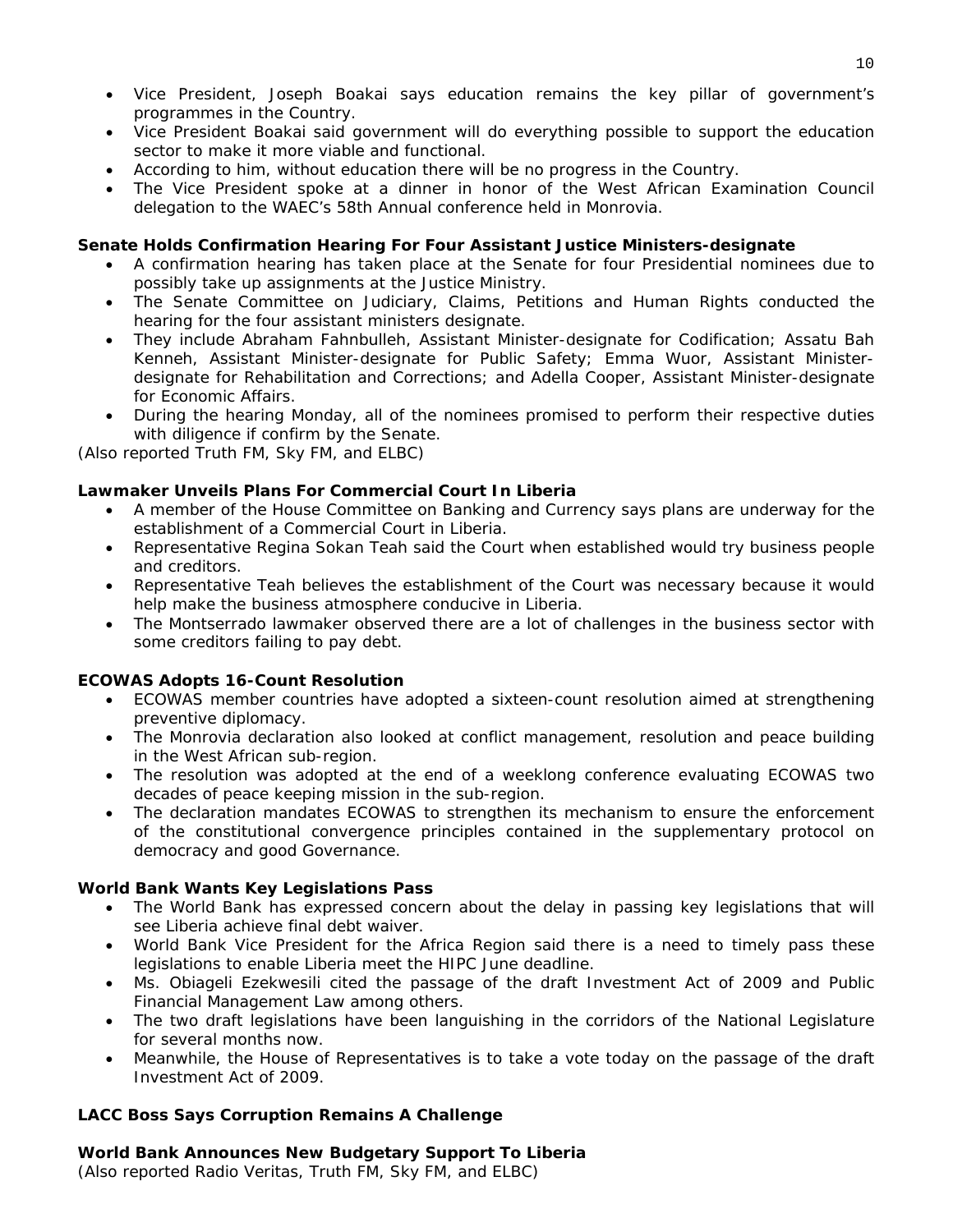#### **Nimba Mandingoes Demand Return Of Property, Threaten July '26' Boycott**

- Thousands of Mandingoes have threatened to boycott this year's Independence Day celebration to be held in Nimba County if their land and houses are not given back.
- Nimba Mandingoes complained they have been denied access to their land and houses in Ganta, Sanniquellie and other places despite having legal claims to them.
- A spokesman for the aggrieved Mandingoes Jurah Sanoe alleged Mandingoes in Ganta were sleeping in mosques while their houses were being occupied by other people.
- Mr. Sanoe claims the land in question was legally acquired during President Barclay's Administration and regrets that Government was not paying enough attention to the scale of injustice being meted out to them in Nimba.
- Responding, Acting Information Minister Cletus Sieh said Government was not in the business of isolating any segment of the society and noted that land issue is legal and needs time to be fully addressed.

#### **Truth FM** *(News monitored today at 10:00 am)*

#### **President Sirleaf Pledges Support To Restore Democracy To Niger**

- President Ellen Johnson Sirleaf has pledged her commitment to work toward the restoration of democracy in Niger.
- President Sirleaf called on the new government to set up a road map that would lead to free and fair elections within a reasonable timeframe.
- The President said her government will engage all partners, including ECOWAS, the African Union, the United States, and the European Union to support the road map.
- The Liberian leader according to an Executive Mansion release was speaking when a highpower delegation from Niger paid her a courtesy call at her Foreign Ministry's office.
- The head of the delegation, Lt. Col. Mamane Souley assured the military is committed to return the country to democratic rule, but emphasized that the situation in Niger must first be stabilized to avoid a repeat of the political crisis which led to the military takeover.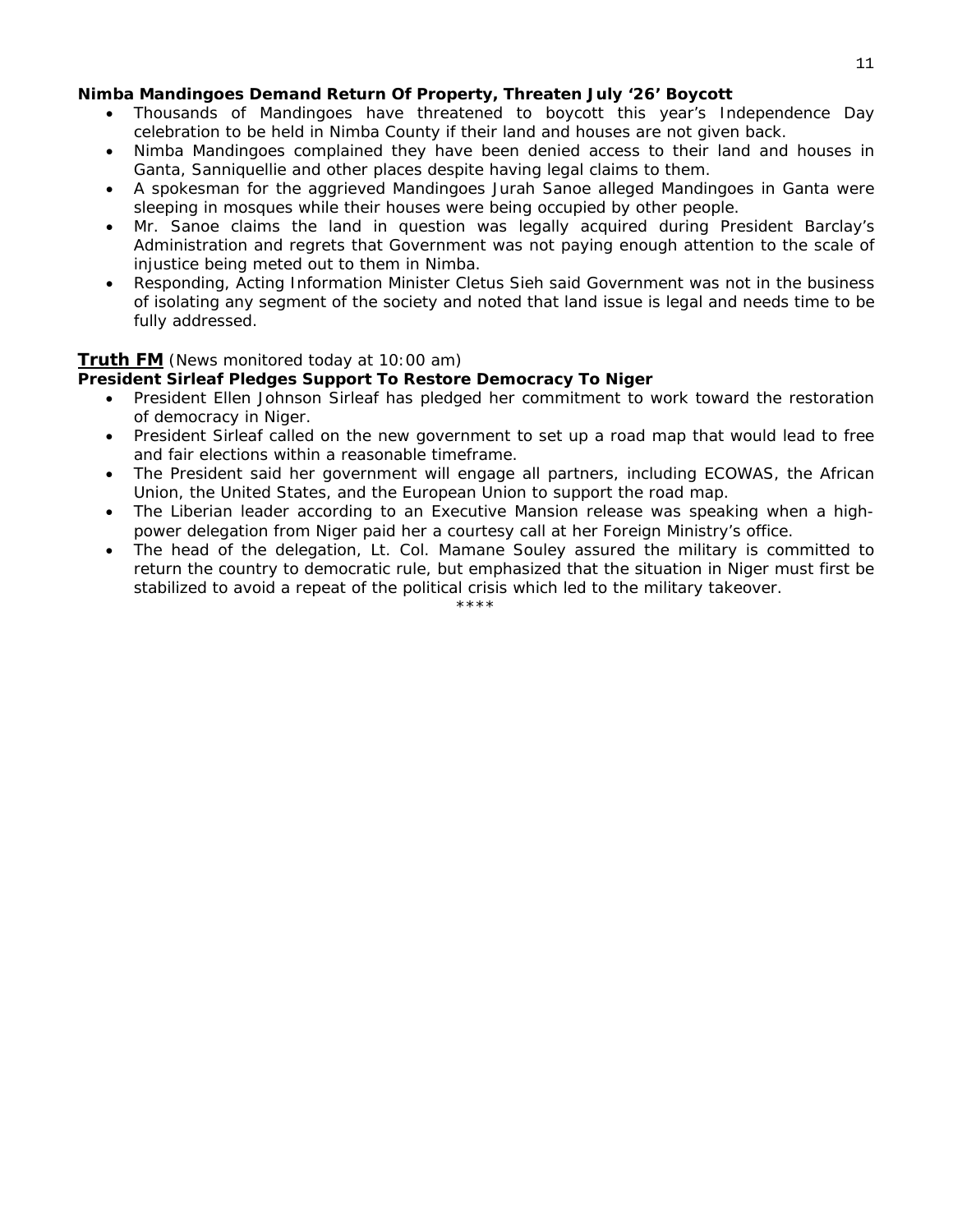# VOA Tuesday, 30 March 2010

## **Frenchman Leads Drive to Prosecute Perpetrators of Rwandan Genocide**

#### Lisa Bryant

Alain Gauthier has founded an association with a long-standing goal of bringing to justice the perpetrators of Rwanda's 1994 genocide who may be living in France. VOA's Lisa Bryant in Paris looks at the man known in France as the Rwandan genocide hunter.

"France is actually one of the leading countries where genocide suspects have sought refuge." -Leslie Haskell of Human Rights Watch

Earlier this month, French police briefly arrested Agathe Habyarimana, the widow of a former Rwandan president who is suspected of instigating Rwanda's 1994 genocide. The arrest was made shortly after French President Nicolas Sarkozy paid a groundbreaking trip to Kigali that was widely seen as turning the chapter on bitter French-Rwandan relations.

Rwandan authorities have called on Paris to pursue genocide suspects living in France. So has 61-year-old French school teacher Alain Gauthier, who founded the French association Le Collectif des Parties Civiles pour le Rwanda nearly a decade ago with his Rwandan wife.

Gauthier has been compared to famed French Nazi hunter Serge Klarsfeld.

But Gauthier says he is just an ordinary citizen whose life was torn apart by the genocide. Gauthier's wife lost about 100 members of her family in the massacre that killed about 800,000 people, mostly ethnic Tutsis and moderate Hutus. That included Gauthier's mother-in-law, who was gunned down in a church where she had sought shelter.

A 1977 file photo shows the wife of Juvenal Habyarimana, Agathe, during an official meeting at the Elysee Palace in Paris

Gauthier's association has filed several complaints in French courts against suspected genocide perpetrators, including one against Agathe Habyarimana.

But Gauthier says not a single genocide suspect has faced trial in France to date, although Paris has deported three Rwandans to the International Criminal Tribunal for Rwanda in Arusha, Tanzania. By contrast, several trials linked to the Rwandan genocide have taken place in neighboring Belgium.

Leslie Haskell is Rwanda researcher for Human Rights Watch in Geneva:

"France is actually one of the leading countries where genocide suspects have sought refuge," said Haskell. "We count about six cases where there have been requests to extradite Rwandans to Rwanda for trial on genocide charges. And there are another eight cases that are under investigation that would be subject to an extradition request or tried by the French courts," she added.

Haskell notes investigating the cases has been very time consuming and complicated, especially during the period when France and Rwanda broke off diplomatic ties. But she sees new movement, including France's recent decision to create a special investigative unit to examine genocide and crimes against humanity committed abroad.

These changes have helped energize the Gauthiers' work, and brought Rwanda back into the French media spotlight. Some French schools have asked Gauthier to give presentations on the Rwandan genocide.

Gauthier says it is critical to keep teaching about the Rwandan genocide, just as it is important never to forget the Nazi-perpetrated Jewish Holocaust. He says education helps keep the memory of what happened alive, and teaches a new generation to say no to genocide in the future.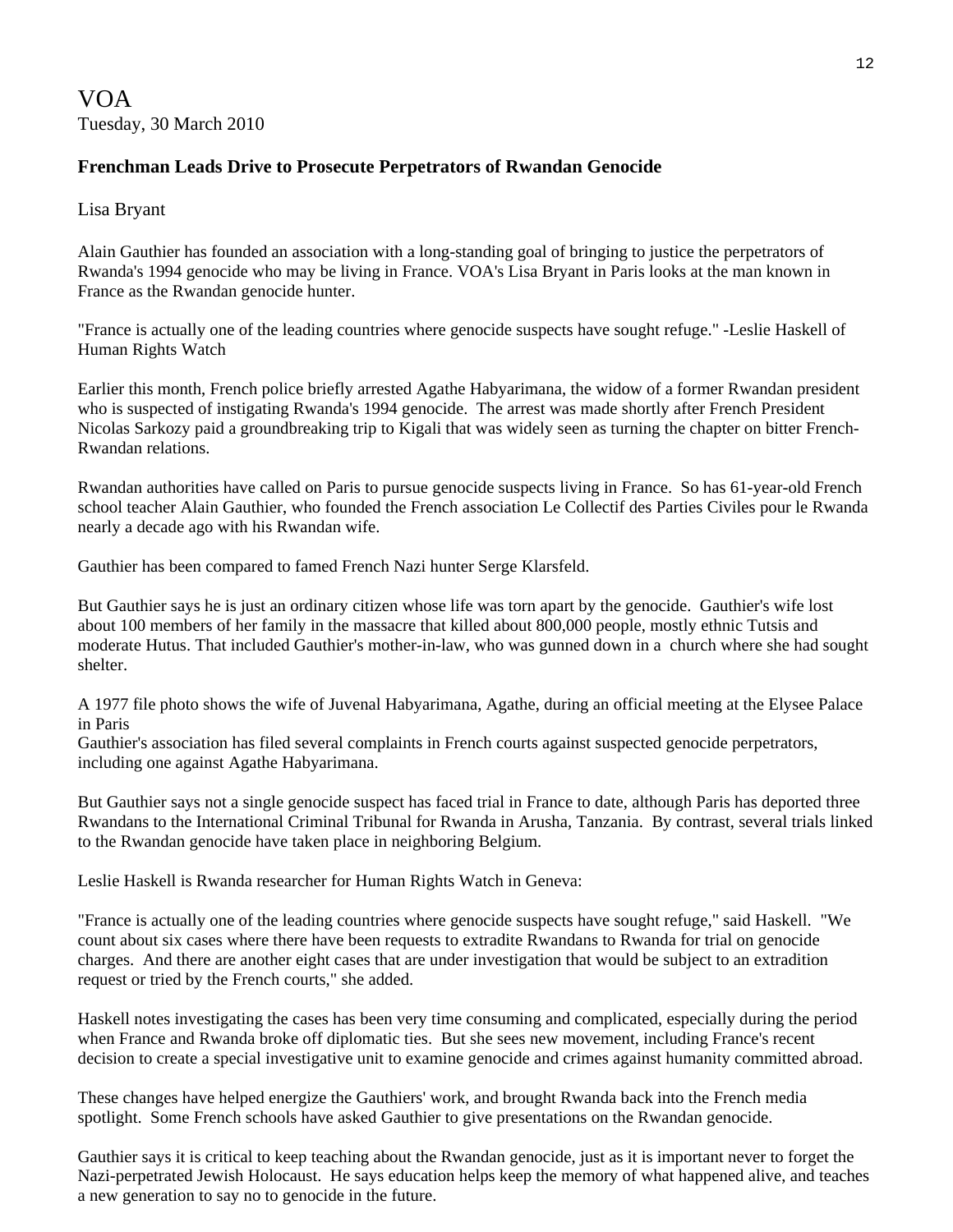# ICC Tuesday, 30 March 2010

# **International Criminal Court launches YouTube channel**



*The Hague, Netherlands* 

The International Criminal Court (ICC) has launched an official YouTube channel, to make information on the Court and its activities more accessible and bring it closer to the general public.

The [video channel](http://www.youtube.com/user/IntlCriminalCourt) allows viewers to follow the various cases before the ICC, offering weekly uploaded summaries of the proceedings under the title *In the Courtroom*.

The playlist *In the Field* includes ICC outreach activities conducted in the countries where the ICC is involved.

Also available are the programmes, *Ask the Court* with responses to frequently asked questions, and at *Meeting the Press*, conferences and briefings with journalists. Other Court related events and activities can also be found on the channel including, swearing-in ceremonies of elected officials and the welcoming of new States Parties to the Rome Statute. Videos are produced in English, French and Arabic.

## **Social media**

In the upcoming months the ICC intends to continue developing its online communications, using new media tools such as Flickr, for posting and downloading photos, and the social networking tool, Twitter, to send real-time updates on the Court and Court officials' activities. These new ICC online services will complement information currently available on the Court's website, which continues to be the main source of official information for the general public.

(Source: ICC)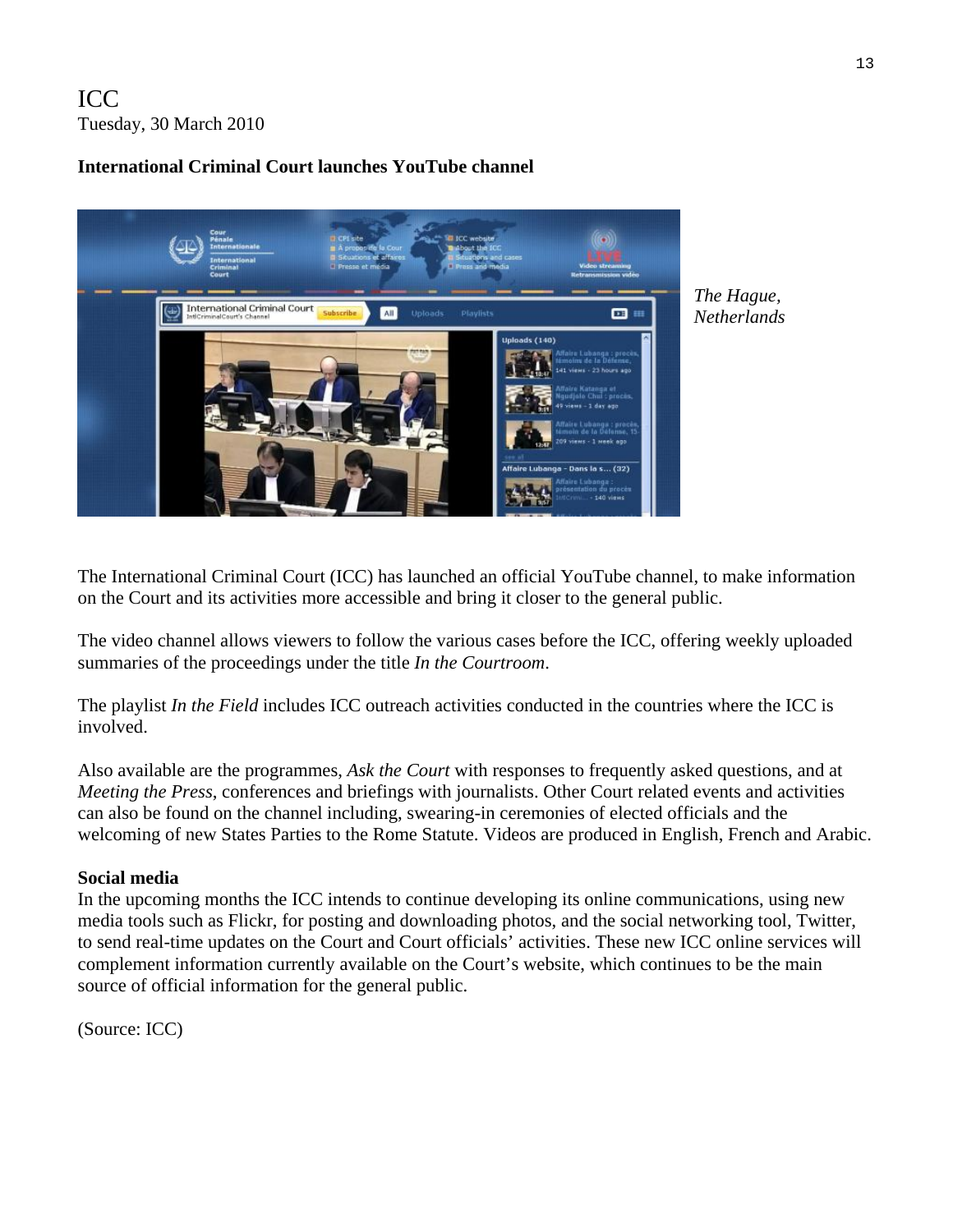# Associated Press Wednesday, March 31, 2010

# **Serbian parliament adopts landmark Srebrenica apology**

By Stephanie van den Berg

BELGRADE — The Serbian parliament early Wednesday passed a landmark resolution condemning the 1995 Srebrenica massacre of some 8,000 Bosnian Muslims but stopped short of labeling the killings a genocide.

The adoption of the text with a majority of 127 of the 173 lawmakers present ends years of denial by Serbian politicians about the scale of the killings.

"The parliament of Serbia strongly condemns the crime committed against the Bosnian Muslim population of Srebrenica in July 1995, as determined by the International Court of Justice (ICJ) ruling," the text says.

The lawmakers also formally extended "their condolences and an apology to the families of the victims because not everything possible was done to prevent the tragedy."

The ruling coalition which proposed the resolution hailed its adoption after 13 hours of often heated debate but warned this was only the beginning of the process for Serbia of coming to terms with its recent history.

"This declaration is only a beginning because the issues it treats are only the tip of the iceberg of the past we have to face," ruling coalition member Nenad Canak said after the vote.

"(The resolution) was the most difficult step but I am convinced that we will now open the process of reviewing recent history; this will be long and painful."

In the text the parliament also vowed to continue its cooperation with the International Criminal Court for the former Yugoslavia (ICTY) and stressed the importance of "the discovery and arrest of Ratko Mladic so that he might stand trial before the ICTY".

Mladic, the UN war crimes court's most wanted fugitive, was in charge of the Bosnian Serb troops who overran the UN protected enclave in July 1995. He is believed to be hiding in Serbia.

The timing of the historical declaration coincides with Serbia's push to join the European Union with Belgrade hoping to achieve candidate status next year. The EU has made full cooperation with the ICTY a prerequisite for being allowed to join the bloc and has hammered on the importance of reconciliation in the region.

Although Serbian President Boris Tadic attended the 10-year-anniversary of the massacre in 2005 and apologized to survivors there, he was widely condemned for doing so at home.

The pro-European Tadic has pushed for the Srebrenica resolution and was expected to react to the vote later Wednesday.

Belgrade is also keen to show it respects rulings of the ICJ ahead of an expected advisory opinion of the highest UN court on the legal status of Kosovo, which declared independence from Serbia in 2008.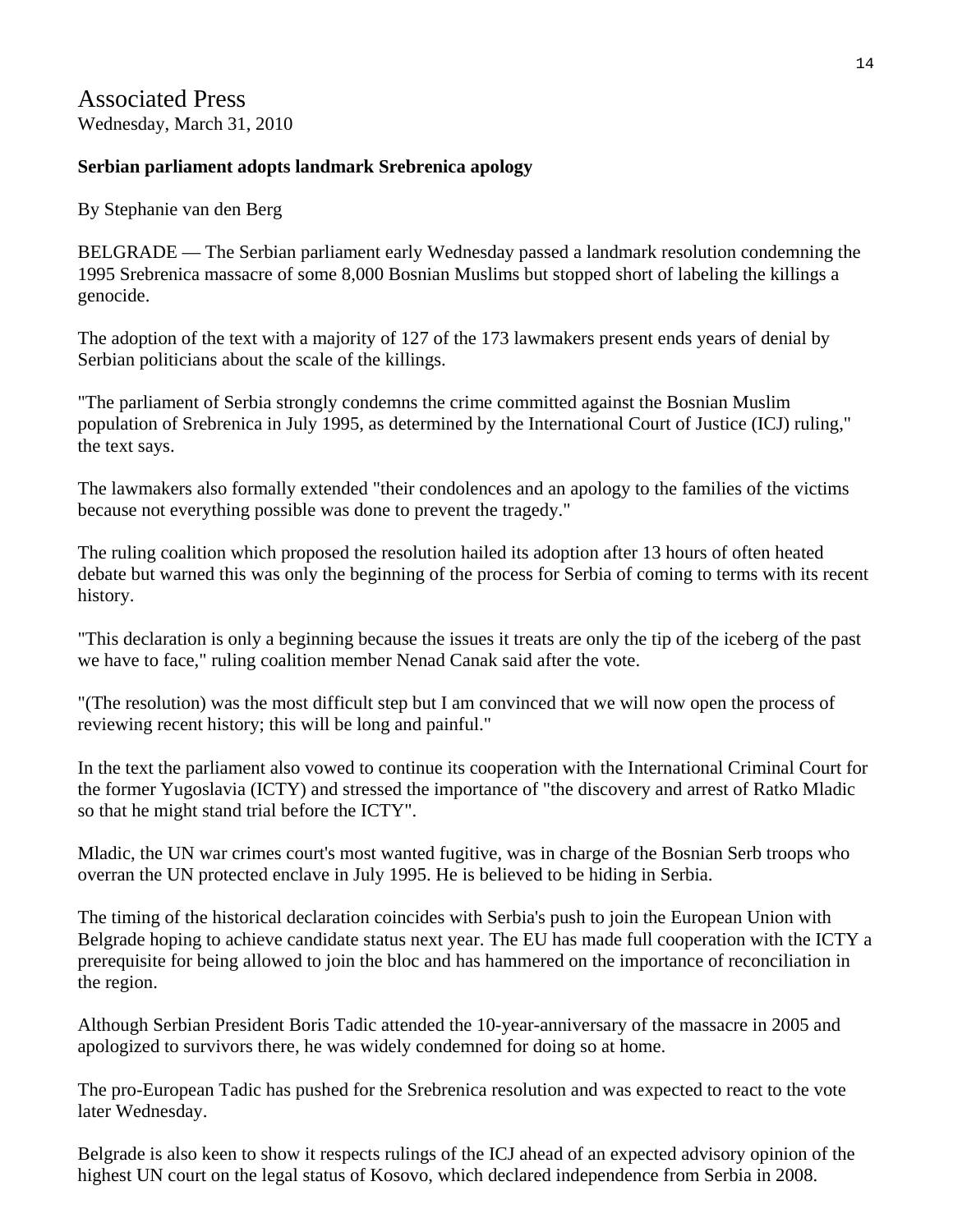Although the Srebrenica massacre has been ruled a genocide by both the ICTY and the ICJ, the resolution avoids using the term in order to ensure the widest possible backing in parliament.

Still, many hours of debate on Tuesday were devoted to the definition of genocide and opposition parties complained the text branded all Serbs as guilty over Srebrenica.

The massacre is the only episode in Bosnia's bloody 1992-95 war to have been ruled as genocide by the international courts.

In their ruling, ICJ judges cleared Serbia of responsibility for the actual killings themselves but said Belgrade was responsible for doing nothing to prevent the massacre.

After separating the men from the women, Bosnian Serb troops led by Mladic summarily executed some 8,000 Muslim men and boys and buried the bodies in various mass graves.

Fifteen years after the killings, the remains of thousands of massacre victims have been exhumed from more than 70 mass graves around the town of Srebrenica, with more than 5,600 victims identified by DNA analysis.

But for many years Serbia downplayed the scale of the killings and many here still consider Mladic a war hero who fought for Serb interests.